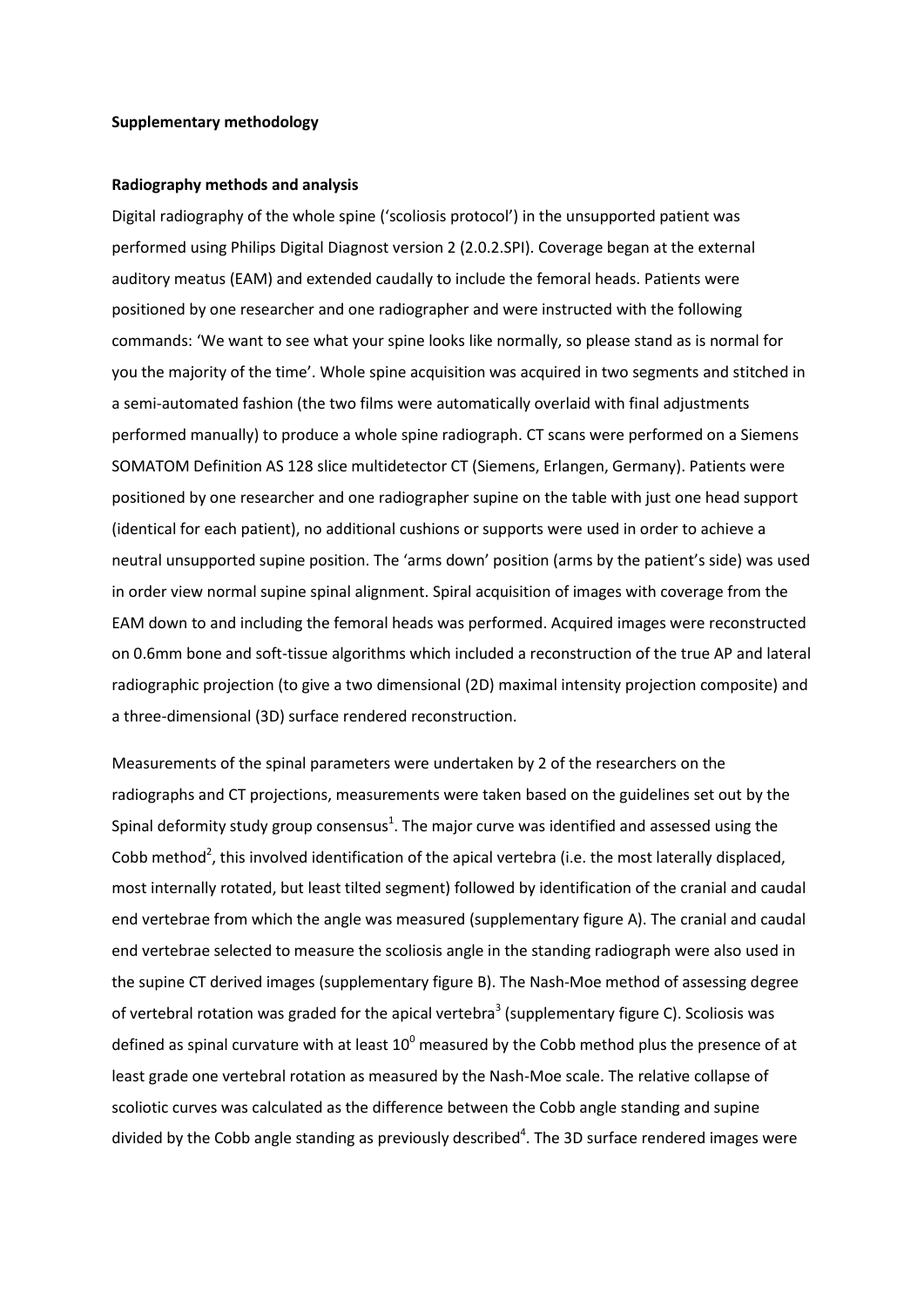used to assess osteophytic changes extending from the surface of the vertebrae. The vertebral bodies rendered fixed by osteophytic bridging was quantified.

Analysis of the spinal parameters (radiographs and radiographic projections from the CT reconstructions) were performed on Agfa IMPAX picture archiving and communications systems (PACS) (IMPAX 6.4.0.4551, Agfa Healthcare N.V. Belgium, 2010) and viewed on 3 megapixel monochrome Barco monitors (Barco MXRT 5200). Analysis of the 3D surface rendered images was performed on Siemens Leonardo Syngo MMWP VE36A workstations (Siemens AG, Munich 2009). All radiographic devices utilised for acquisition, analysis and viewing were medical standard.

## **Statistical methods**

Radiological parameters were assessed for inter-observer correlation using Kendall's coefficient of concordance. All parameters used in the final analysis were deemed concordant at the significant level of p=0.05 and the mean of the concordant values used for further calculations. Clinical, demographic and radiological features from the two subgroups (those with mobile scoliosis and those with 'structural scoliosis') were compared using student's t-test (95% confidence intervals) for continuous variables and Fisher's exact tests for nominal variables. Correlations were assessed by scatter plot and Pearson's test of correlation. SPSS 19.0 statistical package was employed for all analyses.

This study was approved by the National Research Ethics Service (NRES) in London - Bloomsbury (Central London REC 2).

### **Legend for supplementary figure**

## **Supplementary figure: Quantification of scoliosis on spinal imaging.**

**A** Whole spine Anterior-posterior radiograph (patient standing). The area where the 2 images were stitched can be seen by the broken white lines. The apical vertebra of the primary scoliotic curve is crossed by 2 blue lines (centroid method). The cranial and caudal vertebra of the curve were selected and the Cobb angle of the curve measured as 38.8<sup>0</sup> (green lines). **B** Two-dimensional radiographic projection reconstructed from the CT scan of the same patient in A, but in the supine position **C** Nash-Moe method for assessment of vertebral rotation: white arrow = grade 0 (neutral), red arrow = grade 1 (pedicles have rotated so that one is at edge of the vertebral body).